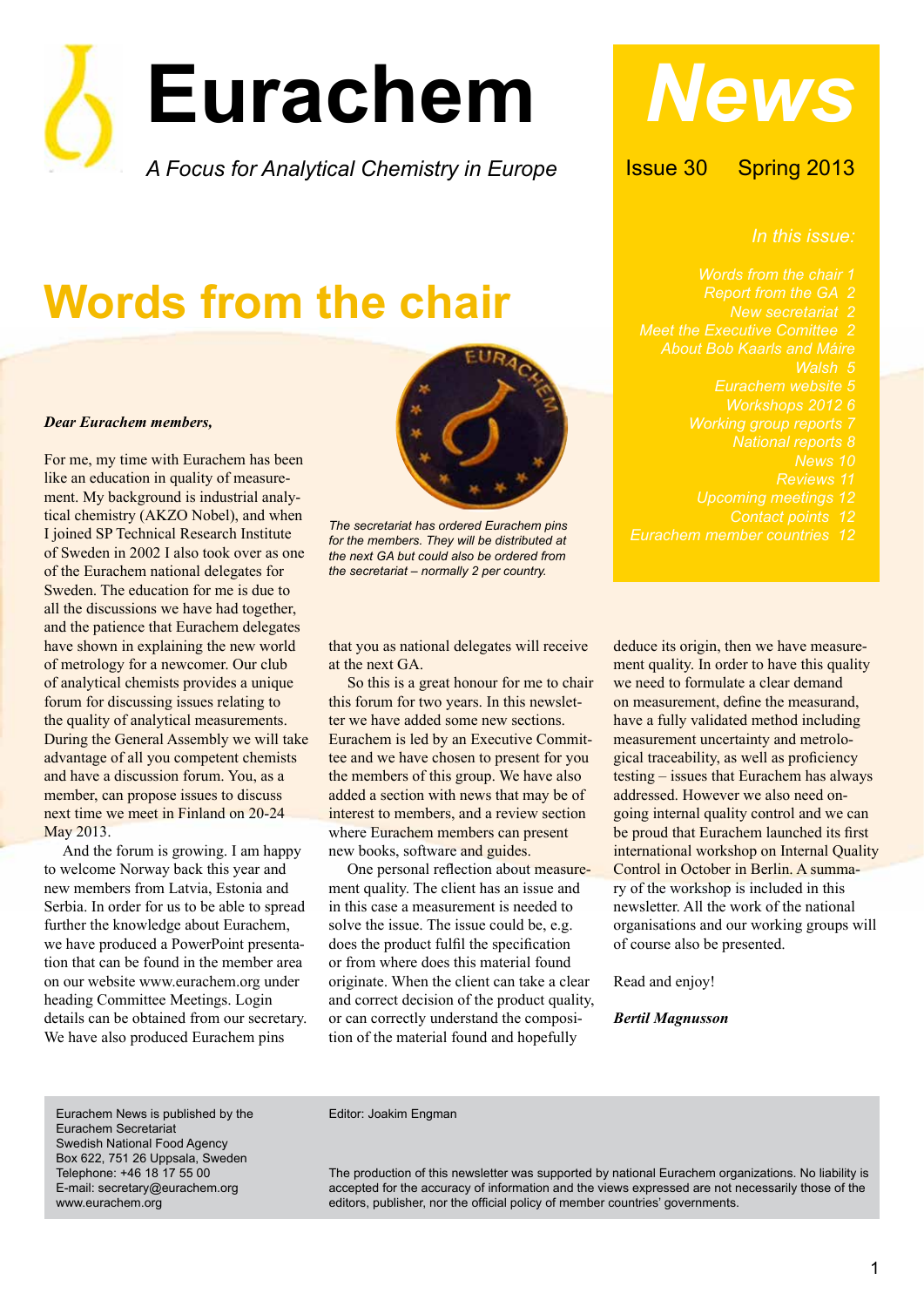

#### **Report from the General Assembly**

NOTE! All material, minutes, presentations etc. from the General Assembly can be found in the members' area at www.eurachem.org under heading Events.

The GA 2012 was held in Berlin and hosted by EUROLAB/Eurachem Germany at BAM with 27 participants from 17 countries. The chair, Miloslav Suchanek, handed over the chairmanship to the vice chair Bertil Magnusson and a new vice chair, Wolfhard Wegscheider, was elected. The secretary Ivan Koruna handed over the secretariat to Sweden to our new secretary Joakim Engman. Also three new members of the Executive Committee, Ewa Bulska, Ricardo Bettencourt da Silva and Anna-Liisa Pikkarainen, were elected. With mixed feelings we said goodbye to grand old members that have been part of Eurachem right from the beginning, Robert Kaarls and Máire Walsh – see separate article about their involvement in Eurachem.

During this GA the discussion forum focused on qualitative analysis and how to estimate limit of detection (LOD). The presentations can be found in the members' area of our website. As usual we had presentations on the on-going work within Eurachem, the Working Group reports and reports from the national delegates. Eurachem is represented in many stakeholder organisations and this year we had detailed information on the developments within the EA-EUROLAB- Eurachem proficiency testing group (EEE-PT), EURO-LAB, EURAMET Technical Committee for Metrology in Chemistry (TC MC), Inter-Agency meeting (IAM) and CODEX (food sector) Committee for methods of analysis and sampling (CCMAS). Mike Sargent from the Consultative Committee for the amount of substance - metrology in chemistry (CCQM) supporting the International Committee of Weights and Measures gave a detailed presentation about the scope and development of this committee.

The next GA is to be held in Finland on 23- 24 of May 2013.

#### **New Secretariat**

**Joakim Engman is the new secretary and treasurer of Eurachem since the GA in Berlin May 2012. He states: It was very helpful to take over the good structure of documents from the previous secretary Ivan Koruna. Many questions have also been forwarded to the Executive Committee which has been very helpful.** 

#### **Meet the the Executive Committee (EC)**

The Executive Committee of Eurachem consists of chair, vice chair, past chair, treasurer, working group leaders and six elected members.



Chair Bertil Magnusson (2012–2014), SP Technical Research Institute of Sweden, joined Eurachem 2002. Member of the Measurement uncertainty WG. Main work is with atomic spectroscopy (ICP, XRF), giving courses in measurement quality (QC, validation, MU) and representing Sweden in metrology in chemistry (CCQM, EURAMET) within the work of the SI system.



**Bertil Magnusson Wolfhard Wegscheider** 

Vice chair Prof. Wolfhard Wegscheider Member of Eurachem since 1990 representing the Austrian Society for Analytical Chemistry (ASAC), member of Working Group on Measurement Uncertainty and Traceability, member of Working Group on Education and Training, professor of General and Analytical Chemistry at Montanuniversitaet Leoben



Secretary and Treasurer, Joakim Engman (2012-2014). Joined Eurachem in 2011 as national delegate. Member of Education and Training and Validation working group. Responsible for analysis of trace elements and heavy metals by ICP-MS at the Swedish National Food Agency.



**Joakim Engman Miloslav Suchanek**

Past chair Miloslav Suchanek, Professor of Analytical Chemistry, ICT Prague and Eurachem-CZ. Member of Education and Training WG, National ambassador of TrainMiC® Representative of Eurachem to ISO/REMCO. Teaching Chemometrics, Quality management, Analytical Chemistry. Main scientific interest is ICP/MS, HPLC/MS, forensic analysis of explosives and drugs.

#### *Bertil Magnusson*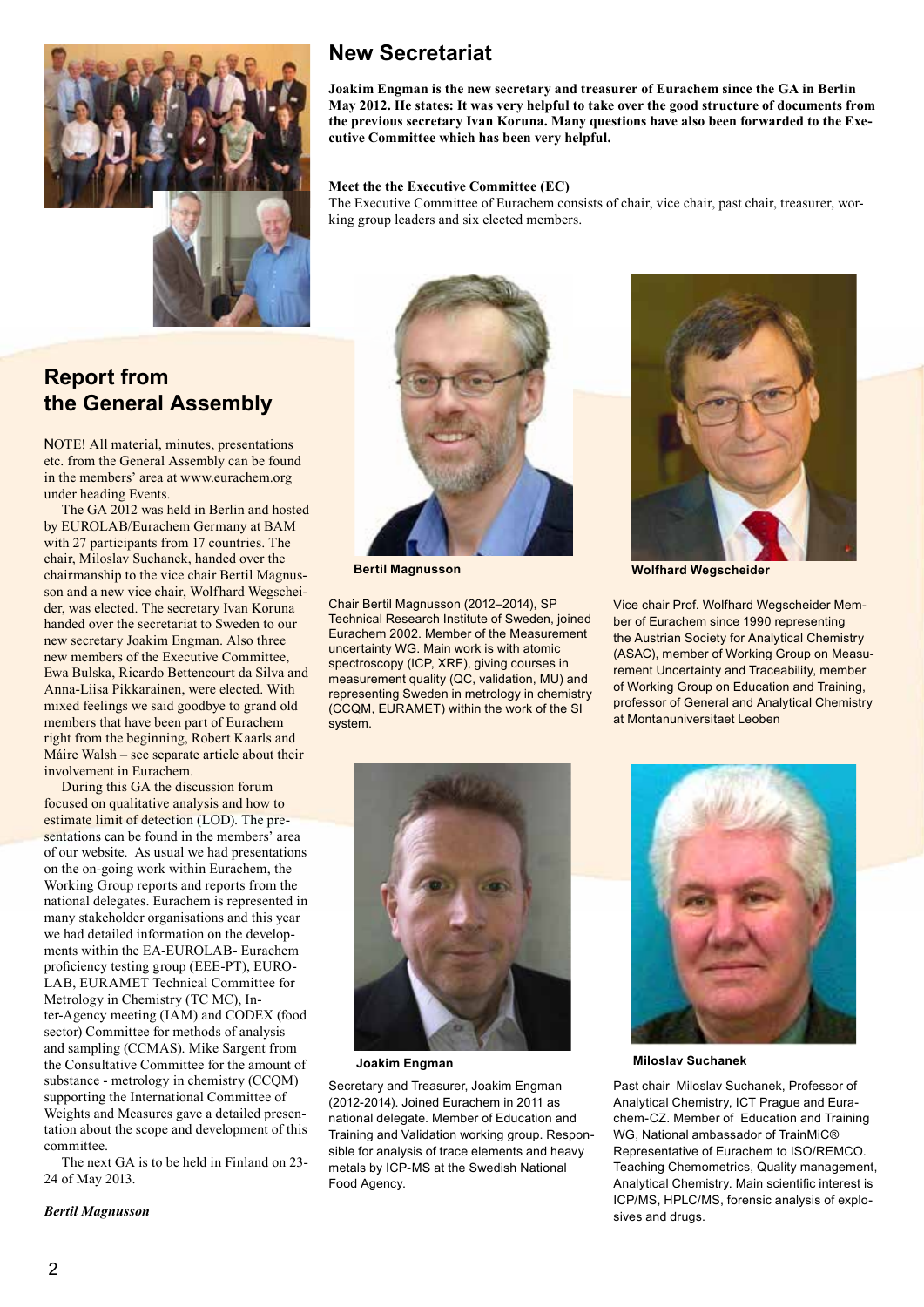#### **Elected Members**



Elected member Dr. Marina Patriarca, (2009- 2011, 2012-2015). Sr. Scientist at the Italian Institute for Public Health (Istituto Superiore di Sanità). Italian representative in Eurachem since 2005 and a member of the Proficiency Testing WG, the Education & Training WG and the Method Validation WG. Research activity focused on trace elements in both clinical biochemistry and food safety. She organises proficiency testings and teaches metrology for the analytical sciences, also being involved at national and board level with the EC TrainMiC® program.



**Marina Patriarca Ricardo Bettencourt da Silva Ewa Bulska**

Elected member Ricardo Bettencourt da Silva (2012-2015), University of Lisbon, joined Eurachem, as national delegate, in 2010. Member of the Measurement Uncertainty and Traceability WG. Technical assessor of the Portuguese Accreditation Body. Main work is research and teaching in Metrology in Chemistry in food, environmental and forensic sectors.



Elected member Prof. Ewa Bulska (2012- 2015); member of the Proficiency Testing WG and the Education & Training WG. She works at the Faculty of Chemistry at the University of Warsaw. Topics of interest: analytical chemistry; inorganic and bioinorganic trace analysis; environmental, industrial, clinical and food samples; archeometry

 She is a member of the Committee of Analytical Chemistry of Polish Academy of Sciences and she act as a Head of the Atomic Spectrometry WG. She is a member of the Editorial Board of TrainMiC® programme and the Team Leader of PL TrainMiC® team.



Elected member Dr. David Milde, (2008-2011, 2011-2014), is an assistant professor of analytical chemistry at Palacky University in Olomouc (Czech Republic). He has been national delegate to Eurachem since 2006 and is a member of Education & Training WG. He is a chair of Eurachem Czech Republic. His research and teaching activities are focused on atomic spectrometry (AAS, ICP-MS), chemometrics and metrology in chemistry. He is an author of almost 20 scientific papers.



Elected member Eugenia Eftimie Totu (2010- 2013), Professor at University Politehnica of Bucharest, Romania, joined Eurachem Romania in 2006.

 Member of Education and Training WG. Main work is with electrochemical advanced methods, new materials - nanoparticles embedded in polymers, chemical sensors, microelectronic structures, giving courses in instrumental analysis (electrochemistry, ac impedance spectroscopy, spectrophotometric analysis, thermal analysis, X-Rays, AA, chromatography), chemometry, measurement quality (QC, validation), products quality control.



**David Milde Eugenia Eftimie Totu Anna-Liisa Pikkarainen**

Elected member Dr. Anna-Liisa Pikkarainen (2012-2015). She has represented Finland in the Eurachem General Assembly since 1997. She is a member of the Board of Finntesting Association, which is an umbrella organisation for Eurachem Finland and EUROLAB Finland. She has experience in organic and analytical chemistry, forensic chemistry, marine chemistry, environmental research and analysis, quality management as well as risk assessment and risk management concerning pesticides and biocides. She is a Senior Officer in the Feed Section of the Finnish Food Safety Authority Evira.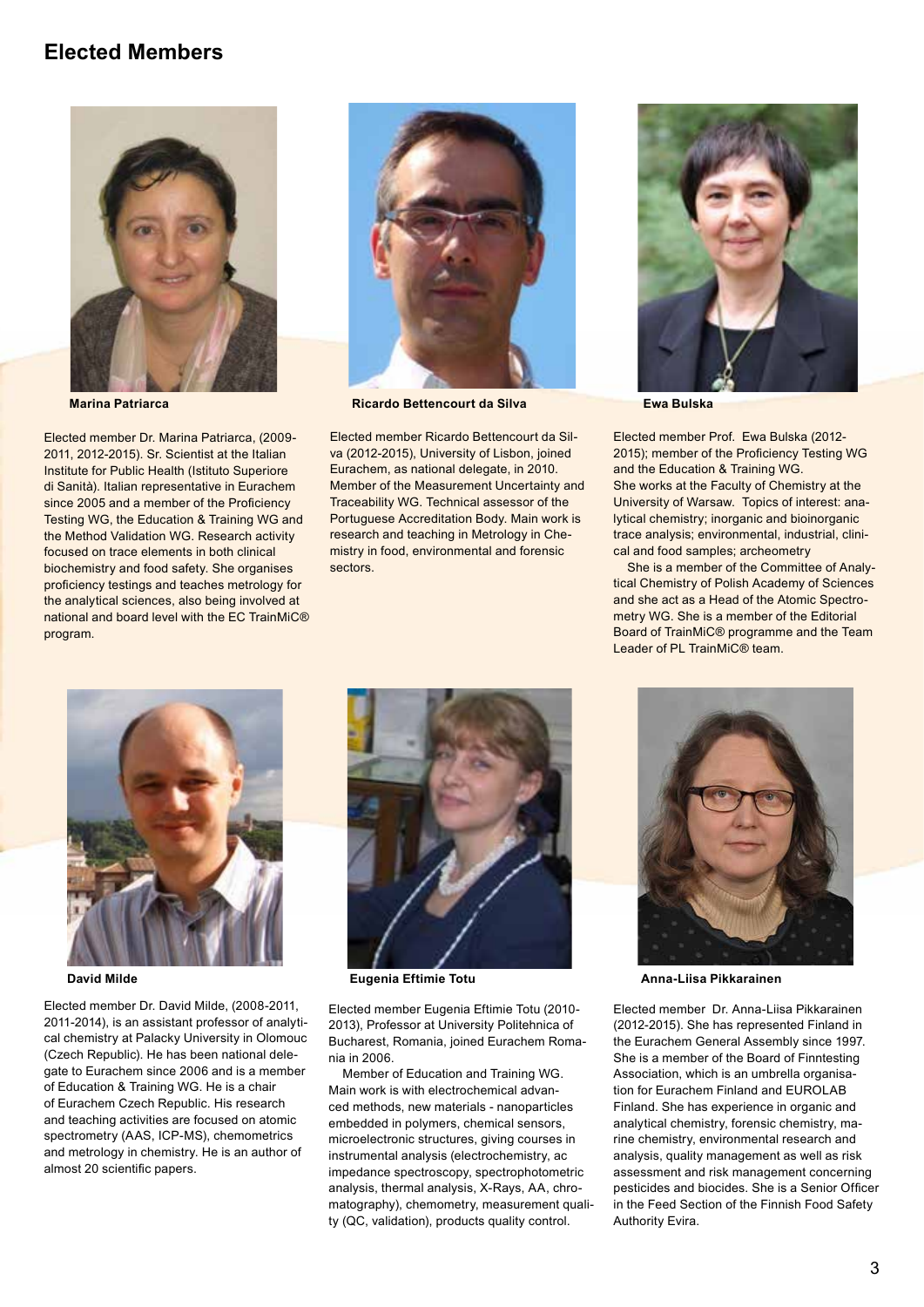#### **Working Group (WG) Chairs**



Chair Measurement Uncertainty and Traceability WG, Alex Williams (since 1990). Founder of Eurachem in 1989. "My aim was to set up an organisation to develop metrology in chemistry in Europe. The early history is our website under About Eurachem (www.eurachem.org)"



Chair Qualitative Analysis WG, S L R Ellison (since 2005). Principal Scientist for Statistics and Reference materials at LGC, the UK Designated Institute for chemical measurements. Eurachem responsibilities: UK National Representative; Secretary, Measurement Uncertainty and Traceability Working Group; Eurachem Webmaster.



Chair Eurachem (EUROLAB/CITAC/Nordtest) Sampling Uncertainty WG, Mike Ramsey (since 2004). Chair of Royal Society of Chemistry/ Analytical Methods Committee (RSC/AMC) Sub-committee on Sampling Uncertainty and Quality (since 2004)



**Brian Brookman**

Chair of the Eurachem PT WG, Brian Brookman, (since 2002), LGC Standards, UK. Also Chair of the joint stakeholder EA/EUROLAB/ Eurachem Working Group on Accreditation in PT. He has been involved in the field of analytical quality, particularly concerned with reference materials and proficiency testing (PT) for the past twenty years. He is currently Director of Proficiency Testing at LGC Standards who provide proficiency testing services across a wide number of sectors around the world.



**Vicki Barwick**



**Lorens Sibbesen**

Chair Education and Training WG, Vicki Barwick (since 2010). Head of Commercial Training at LGC, UK. Responsible for the development of training courses and resources to support training in metrology and quality assurance for analytical scientists.

Chair Eurachem Method Validation WG (since 2008) Lorens Sibbesen. Has since 2000 had his own training and consultancy company (LAB Quality International) which offers training and consultancy for laboratories on quality assurance and management related issues, like measurement uncertainty, method validation, proficiency testings, quality control etc. Through the years, experience has been built up within a very wide range of sectors (environmental, pharmaceutical, food, clinical etc.), and since 2005 this experience has also become more and more international through a number of project assignments in Turkey, Latvia, Jordan, Syria, Rwanda etc.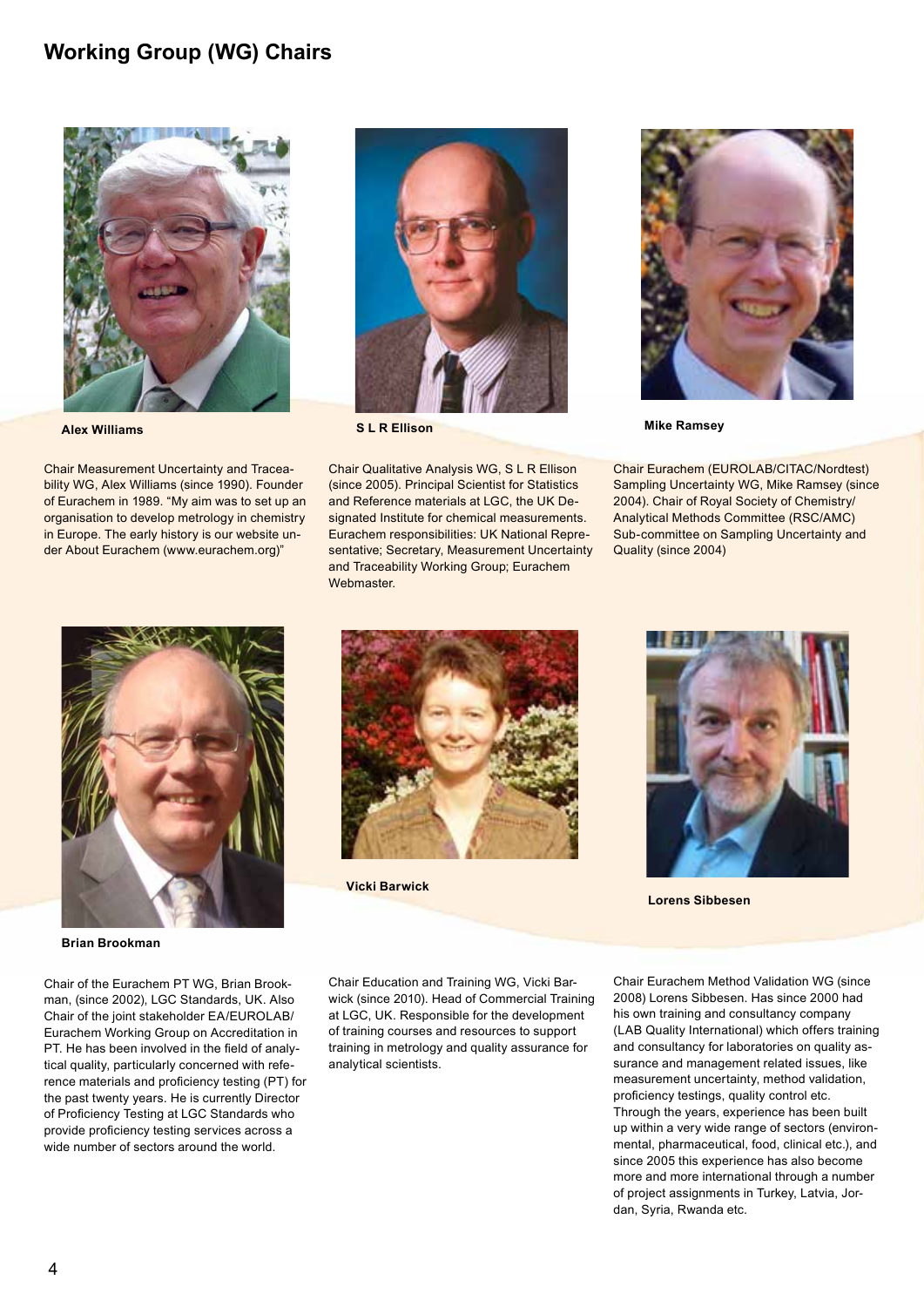#### **Two of our Longest Serving Members have Decided to Retire from EC**

#### **The Eurachem Website**



Dr Robert (Bob) Kaarls Dr Marie Walsh

Dr Marie Walsh and Dr Robert (Bob) Kaarls regrettably have decided it is time to retire from the Executive Committee and we should like to take this opportunity to thank them for all that they have done in support of Eurachem. Both are founder members of Eurachem and have played major roles in its development. We are going to miss their contributions at our Executive Committee meetings and we should like to thank them also for the many tasks that they have undertaken on our behalf outside of these meetings.

Dr Kaarls was a very enthusiastic supporter of the idea of Eurachem well before its first official meeting. I recall a lunch I had with him in Delft, back in 1987, during my tour of Europe when I was looking for support for my proposal to set up Eurachem. He left me in no doubt about his enthusiasm for the proposal and he was elected as the first Chairman of Eurachem. We had known each other for some while and had both been on the CIPM Working Group on Measurement Uncertainties in 1980 and Bob as the rapporteur prepared the recommendations which led to the development of GUM. He has therefore been a most effective member of our WG on Measurement Uncertainty and Traceability.

Through his membership of many international organisations, particularly as President of CCQM he has kept us up to date about their activities and polices and he has been a very effective ambassador for Eurachem.



Dr Marie Walsh, as well as being a founder member, chaired Eurachem from 1995 to 1997 and those who were fortunate to attend will remember the most enjoyable and successful GA she organised for us in Dublin.

She also led the joint working group with EA that produced the guide on Accreditation in Microbiological Laboratories and was our representative on ILAC from when it was set up in 1997 until 2009. As the State Chemist of Ireland she has brought us a detailed knowledge of chemical analysis, particularly in support of regulation and her familiarity with the workings of the EU and its directives have been of great value to us. She is also a member of our WG on Measurement Uncertainty and Traceability, where she has tirelessly reminded us to bear in mind the need of the analysts working in the laboratory.

Another of her attributes that we will miss is her impressive record keeping and the ability to recall our previous discussions when some issue resurfaces; on many occasions she has brought order to our discussions by pointing out what we had agreed previously.

#### *Alex Williams*

The Eurachem website at http://www.eurachem.org/ is one of Eurachem's most important resources. The website provides all of the downloadable guides and technical leaflets, and includes news items about Eurachem and related activities. The site attracts about 20,000 visitors a month, with the most popular pages being the various Eurachem Guides.

The site was upgraded substantially in late 2010. The upgrade added useful features such as a calendar, a contact form to provide contact points for National representatives, easy access to recently updated content and most popular articles, and a news feed for RSS reader access (RSS readers allow users to collate news items quickly and automatically from a range of sites of interest). A more recent addition has been the introduction of a survey tool, allowing the Education and Training WG to launch a survey of needs for education and training resources in chemical metrology, including method validation and related topics.

Eurachem hopes to upgrade the site further in 2013 to allow finer control of access. This will allow working groups to maintain member pages, for example for internal committee drafts still under development. Members will be informed of changes when they become available.

#### *Steve Ellison*

#### **www.eurachem.org**

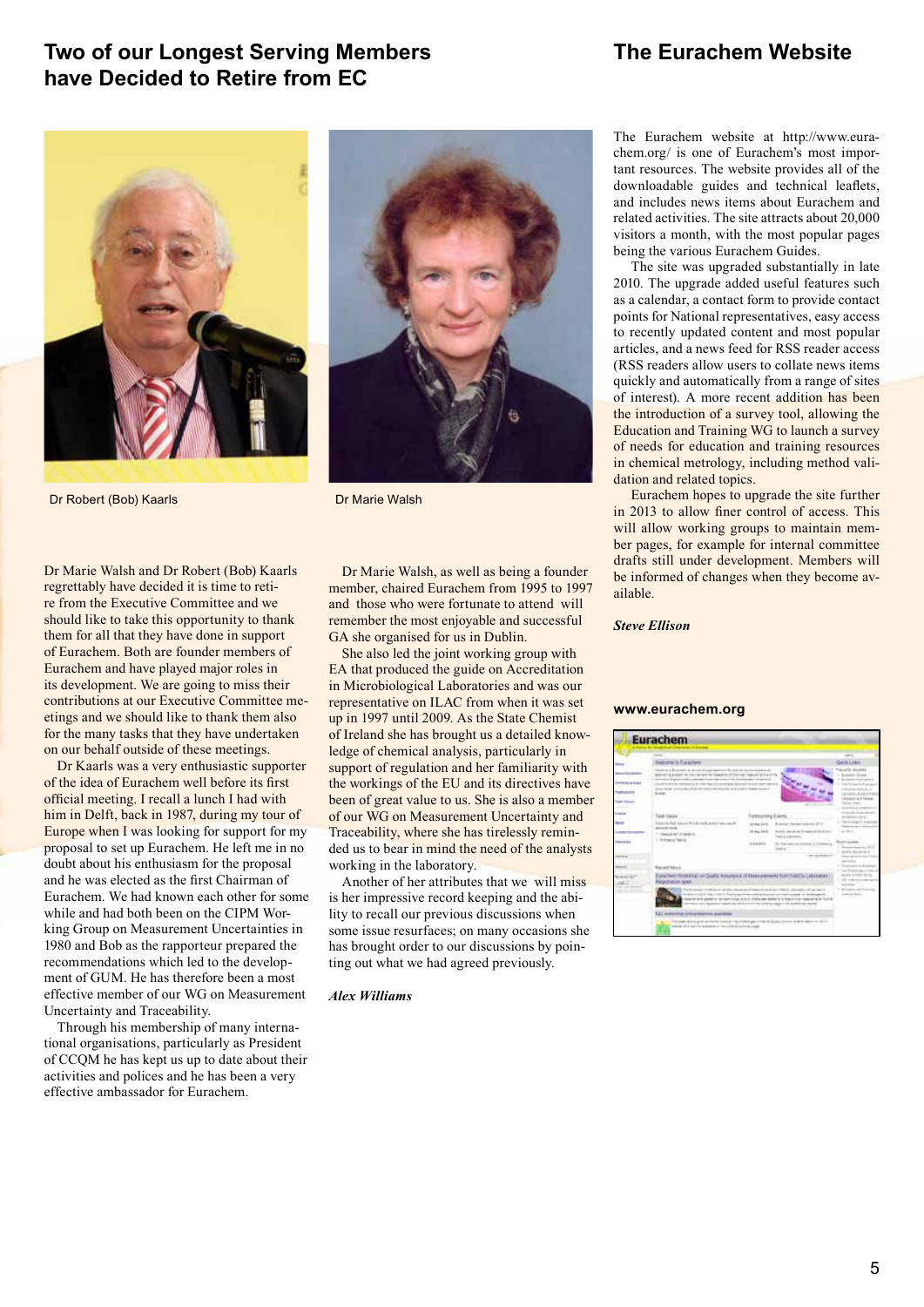## **Workshops 2012**

### **Validation/Traceability/Measurement Uncertainty: Challenges for the 21st Century's Analysts, Berlin, May 21–22**

This workshop focused on the important relationship between method validation, traceability and measurement uncertainty in various fields of quantitative analytical measurements – exploring the developments in this crucial point of intersection since the issue of the Eurachem Guide "The Fitness for Purpose of Analytical Methods" in 1998 and aiming at elucidating the state of the art.

 Over 60 speakers and participants from 20 countries around the world shared 2 days in the premises of BAM in Berlin, dealing with subjects of common interest like e.g.:

- What does the customer expect and what is "Standard Method Performance Requirements'
- The linkage between method validation, traceability and measurement uncertainty, and ideas on the need for guidance on method validation with focus on the link between the three elements
- Using method validation and performance data for estimating measurement uncertainty
- The new Eurachem Guide for Measurement Uncertainty and new approaches for MU evaluation





• The bias component in analytical results and the traceability of these.

The participants contributed eagerly to the workshop in discussions following the presentations during the morning sessions AND in the afternoon working groups, where a number of related issues where presented for detailed discussion and final conclusion in summaries.

 The content of these working group summaries will be taken as an important input to the current work on revising Eurachem's guideline on method validation.

 Presentations and workshop summaries (as presented) are available in PDF format at www.eurachem.org under heading Events, Completed Events.

 *Lorens Sibbesen*

### **Eurachem Workshop on Internal Quality Control**



The Eurachem Education and Training Working Group organised the first Eurachem international workshop on internal quality control in Berlin in October 2012. The event was hosted by the German member of Eurachem, EUROLAB Germany and the scientific committee responsible for the workshop consisted of Vicki Barwick, Bertil Magnusson, Ricardo Bettencourt da Silva, Martina Hedrich, Michael Koch, Nineta Majcen, David Milde, Marina Patriarca, Elvar Theodorsson and Eugenia Eftimie Totu.



The workshop covered quality control in a range of sectors and disciplines including chemical analysis, testing, laboratory medicine and microbiology. The main focus was on internal quality control performed in the laboratory for the continuous monitoring of operations and results of measurements, in order to decide whether results are reliable enough to be released. The workshop included invited lectures, short communications, posters and break-out sessions. The number of participants



was 70 from 28 different countries covering all continents.

 The workshop provided the opportunity to discuss challenges and share best practice on a range of topics relating to the successful implementation of IQC. These included selecting suitable control materials, setting appropriate control limits and following up 'out of control' results. Issues facing laboratories making very few or, in contrast, very many measurements were also addressed.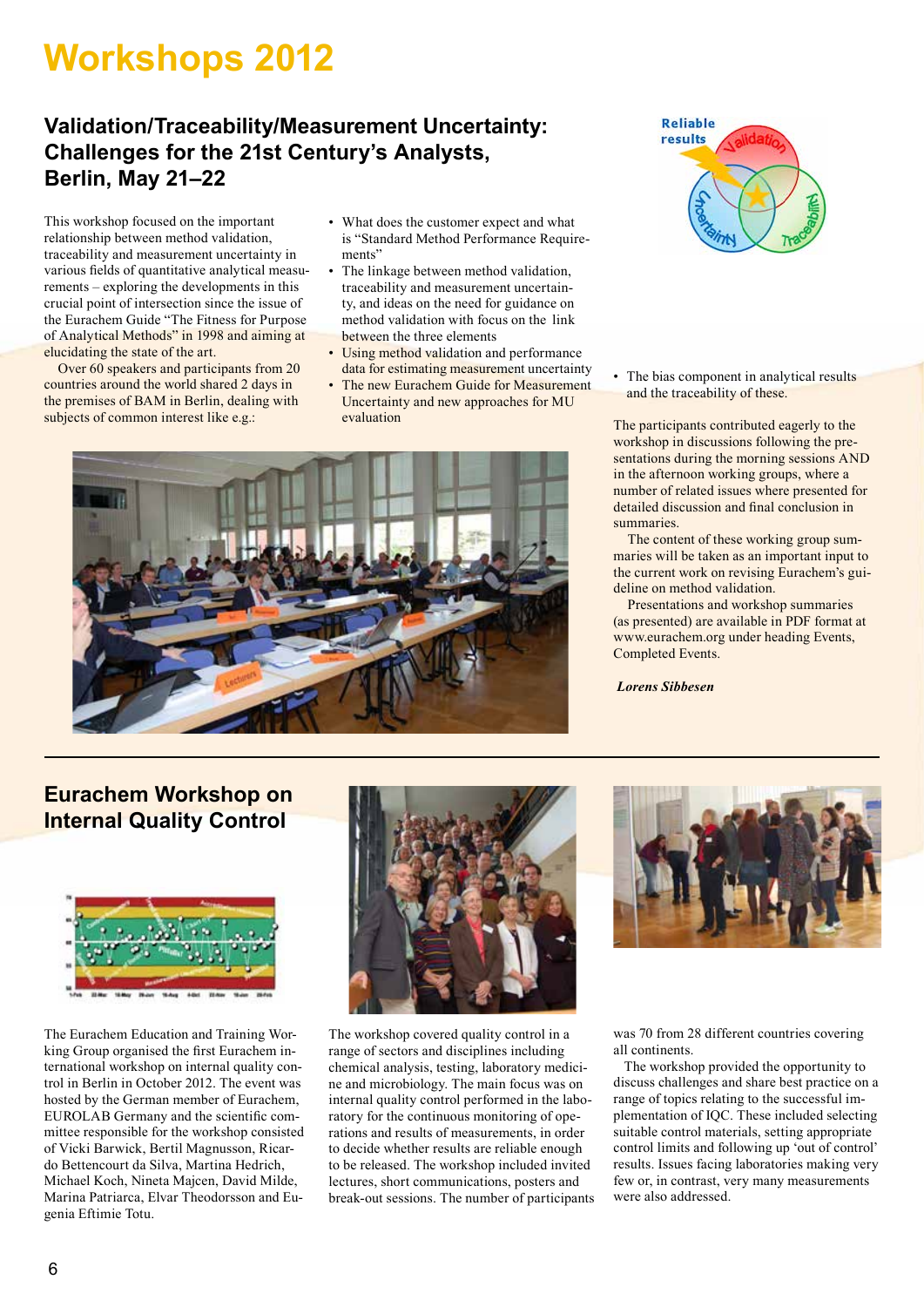

The detailed programme, with presentations and posters, can be found at our website www. eurachem.org under Events. In 2013 the journal 'Accreditation and Quality Assurance' will publish some of the material presented at the workshop.

 A training course on internal quality control was held the day before the workshop with 35 participants.

*Vicki Barwick & Bertil Magnusson*

## **Working Group Reports**

#### **Qualitative Analysis WG**

Eurachem has a working group considering the topic of qualitative analysis and testing. The present remit of the group is to prepare guidance on the assessment and expression of uncertainty in qualitative analysis and testing. The long term aim is to provide guidance on issues such as:

- the effort required to obtain sufficiently reliable false response rates (the most common basis for assessing the reliability of qualitative tests)
- methods of determining false response rates, including experimental methods, methods based on databases, and prediction of false response rates from the performance of quantitative methods used in the testing process
- practical methods of expressing the performance of methods, including guidance on the wide range of different terminology in use.

The guidance is also intended to consider the extent to which laboratories can be expected to provide uncertainty information relating to the results of qualitative tests, such as presence/absence or molecular identity.

Eurachem issued draft guidance for comment in mid 2012, and has received a range of useful comment in return. The working group is considering the responses and hopes to circulate a voting draft in 2013.

*Steve Ellison*

## **Eurachem Education and Training WG**

The Eurachem Education and Training Working Group meets formally once a year during the week of the General Assembly. The group had a very successful meeting in Berlin in May which was attended by 14 members. The Working Group is always keen to attract new members and we are pleased to welcome a new representative from Slovakia; Dr L'ubomir Švorc (Inst. of Analytical Chemistry STU).

 A key activity for the WG during 2012 was the organisation of the successful workshop

and training course on internal quality control which was held in Berlin in October (see separate article). I would like to thank everyone involved with the workshop, particularly the members of the scientific and organising committees, for making the event a success.

 An ongoing task for the Education and Training WG is to ascertain the state of education and training in metrology within member states. To assist with this a questionnaire has been developed by WG members. The questionnaire is aimed at universities and other institutions providing academic courses (dealing with metrology), and to other companies/ organisations offering training for laboratory employees as part of continuing professional development. The web-based questionnaire was launched in October and can still be completed at http://surveys.eurachem.org/index. php?sid=85498&lang=en.

 The WG is also working to prepare a bibliography of quality assurance training resources. Information is being collated and the bibliography will be made available on the Eurachem website during 2013.

#### *Vicki Barwick*

## **Sampling Uncertainty WG**

The group is dormant. The guide Measurement uncertainty arising from sampling: A guide to methods and approaches (2007) has been reviewed during 2012. Since there are only a few new developments, the decision was taken to not revise the guide at present.

*Mike Ramsey*

#### **Eurachem Proficiency Testing WG**

The Eurachem Proficiency Testing Working Group (PTWG) has continued to make progress on a number of work activities during the past year:

• The 7th event of a series of workshops addressing current practice and future directions of proficiency testing (PT) and external quality assessment (EQA) in analytical chemistry, microbiology and labora-

tory medicine, held during October was very successful. A total of 233 delegates from 54 countries attended the event in Istanbul, Turkey. The event consisted of training sessions, key note presentations, short presentations, posters (52 in total) and working group discussions. The presentations and a number of the posters have been published on the Eurachem website. A special issue of ACQUAL with the proceedings of the workshop will be published in the summer.

- The leaflet on pre- and post- analytical pro- ficiency testing has been translated into a number of other European languages and sent to the appropriate GA members for final approval.
- Work is progressing well on the next PT leaflet – "How can proficiency testing help my laboratory?"
- Another new work item is the production of guidance on the evaluation of qualitative results in PT schemes. This work is still at early stage and will start with a survey, con ducted in collaboration with EQALM, to current PT/EQA providers to enquire how they currently evaluate performance in qualitative schemes.
- Following the success of the 7th PT Workshop, an 8th PT workshop will be organized in Berlin on the 6th to 9th October 2014.

*Brian Brookman*

#### **Measurement Uncertainty and Traceability WG**

The revised QUAM has just been published. The guide Use of uncertainty information in compliance assessment. (2007) needs updating due to VIM3.

 A proposal is to start working on uncertainty of biological analyses. The WG will need help with that.

*Alex Williams*

## **Method Validation WG**

The WG met on 23 May to discuss the outcomes from the group discussions from the workshop in Berlin 21-22 of May.

 It was suggested that the direction of the work with a possible new validation guide could be revising the current guide Fitness for Purpose of Analytical Methods from 1998 and include new parts on specific topics. The work is now divided into two parts.

 Phase 1 – Minor revision - Update the text due to changes since 1998 taking into account development and specially that we have a Eurachem Guide on Terminology. New version to be out 10 of August 2013.

 Phase 2 – Major revision - The WG to make a proposal of further development for a revision before next scheduled WG meeting to be held 21 of May in Helsinki.

*Lorens Sibbesen & Bertil Magnusson*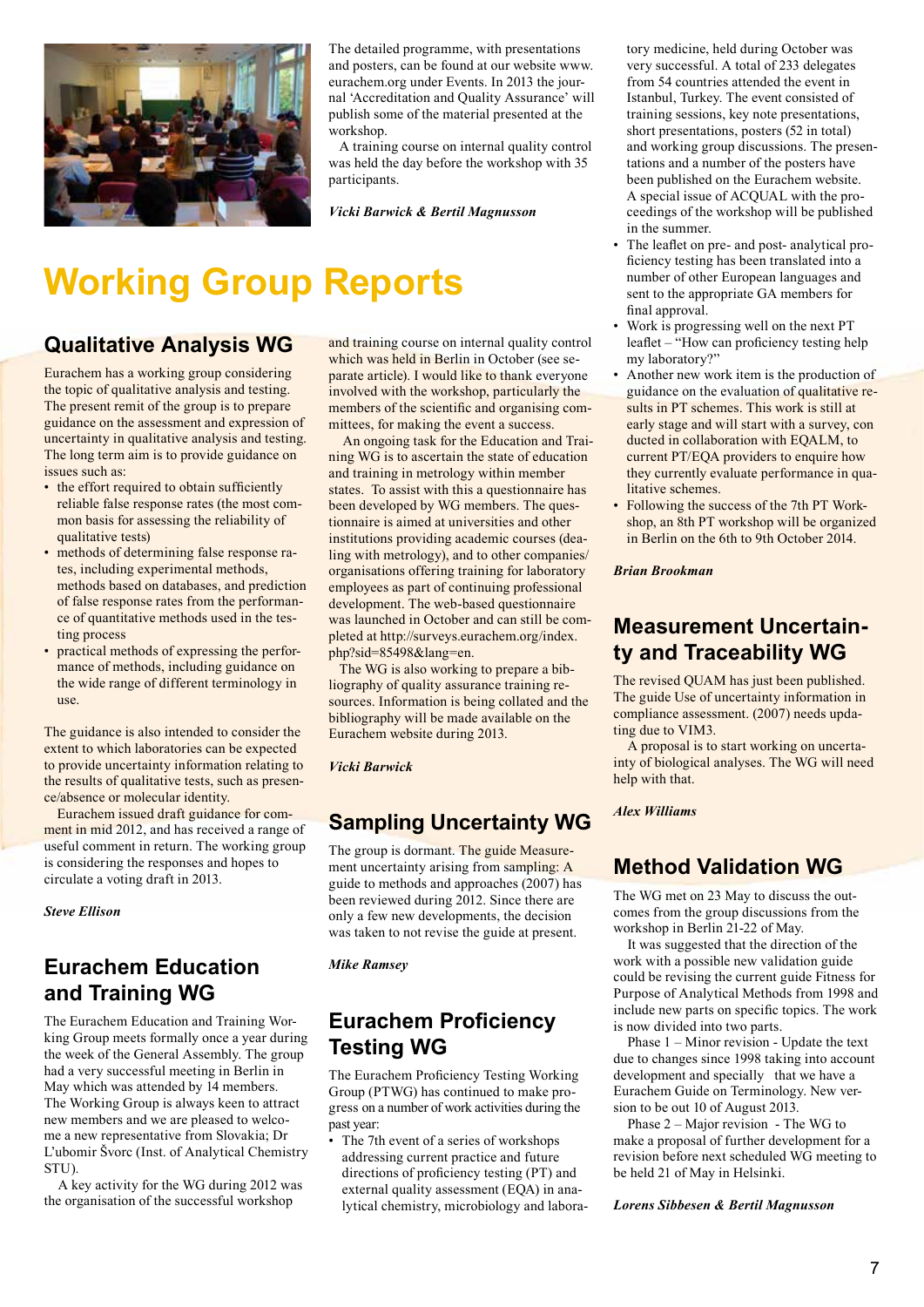## **National Reports**

The work within the national Eurachem organisations is one of the most important channels to convey our message to the laboratories and our stake holders. Below you will find reports about activities in our national organisations.

#### **Belgium**

Belab is member of EUROLAB and Eurachem. It has an executive board with 10 members. In 2011, the executive board assembled one time for a meeting and there was also one general assembly. Beginning 2012 there was a change of President from Guy-Jacques (former vice-president EUROLAB) to Isabelle Vercruysse (member of Eurachem General Assembly).

In the middle of February, a TrainMiC® event has been organized by Belab in Brussels covering the following topics: single lab validation and estimation of measurement uncertainty. 50 participants attended the training course, which included lectures and a practical exercise. The presentations were given in Flemisch by Florent Van Stapel (KUL) and Johan Aerts (ILVO) and in French by Anne Leriche (ULB&federal justice) and Vivianne Planchon (CRAW), all of them authorized TrainMiC® trainers from the Belgian TrainMiC® team. There was also a presentation given by the President of Belac , Nicole Van Laethem, about accreditation in Belgium and the evolution on European level.

The BELAB executive decided in their last meeting in June to set up an inquiry to send to accredited institutions. This inquiry will cover questions about the new procedure of auditing of Belac and about general problems coming up during audits on ISO 17025. In spring 2013, Belab will organize a training day about ISO 17025. *Isabelle Vercruysse*

#### **Czech**

Czech Eurachem organization continued in disseminating new information in quality assurance and metrology area to our chemical and clinical community during last year. EURACHEM-CZ in cooperation with Czech Accreditation Institute (national accreditation body) held a full-day seminar dealing with PT/EQA in March 2012 that was attended by more than 100 participants. Topic dealing with proficiency testing both from theoretical and practical views is nowadays important for our laboratories and we were able to utilize close cooperation with Czech Accreditation Institute within 4E-CZ (association serving with philosophy similar to that of EEE in the Czech Republic) to organize this seminar and promote there Czech translation of revised version of EURACHEM Guide Selection, Use and Interpretation of Proficiency Testing Schemes published already in 2011.

EURACHEM-CZ issued two new Newsletters during time mentioned in this report (18 pages of text). One edition was devoted to certified reference material and accreditation of its producers. In July 2012 we distributed jubilee 50th edition, which was focused on PT with few participants. In spring 2012 we published Czech translation of EURACHEM information leaflet Use of Uncertainty Information in Compliance Assessment.

This leaflet is as many others published on the web page (www.eurachem.cz) with a possibility to download at no cost.

Members of the Executive Committee of EURACHEM-CZ were active in several technical committees and presented many lectures on several local workshops and conferences. We were also able to support regular meetings of 4E-CZ where the discussion about new Czech law about metrology was under way. *David Milde* 

#### **Denmark**

Eurachem in Denmark being nested in the Network for Analytical Chemistry within Eurolab Denmark have had a little quiet year 2012 in terms of actual meetings. But that doesn't mean that we are not active in influencing the scene of analytical chemistry in Denmark!

A total of about 110 individuals from about 70 member institutions/companies have signed up for being affiliated to the Networks for Analytical Chemistry which is actually a slight decrease compared to the year before, mainly due to an on-going reduction of analytical laboratories caused by outsourcing of testing activities from companies to contract laboratories – and some merger of the latter.

We have only had one formal meeting during the year. In March on the subject "Proficiency Testings and Inter-laboratory comparisons in the analytical laboratories", including a contribution from Bruno Berken from BIPEA.

One of the subjects during the meeting was the constant problem of difficulties in covering the specific needs for comparisons in laboratories who are dealing with very special techniques, sample types or preparations! Eurolab Denmark tries to assist in finding other laboratories with similar needs and starting up some comparisons, but it seems rather difficult (maybe the Eurachem network could be used as an extra possibility for finding laboratories interested in special comparisons?)

One of the important activities for Eurolab Denmark is representing the accredited laboratories towards our Danish Accreditation body, DANAK. In general we have a very good relationship to – and cooperation with – DANAK, where we can have an open discussion about any problems in the accreditation system. We assist our members in the interpretation of the accreditation requirements – and especially in relation to the analytical laboratories we benefit very much from using the Eurachem guidelines and practices.

Being a recognized organisation for laboratories in Denmark, we are also on the mailing list of e.g. ministries when drafts of new law regulations are issued (by that some of our members got e.g. the opportunity to comment on a new regulation re. requirements for laboratories working in the environmental field).

Our organisation is also appointing representatives among our members to various working groups within DANAK and for steering committees for our national reference laboratories in the environmental field.

So besides from only one meeting during the

year – analytical laboratories in Denmark relating to Eurachem has not been passive in 2012. *Lorens P. Sibbesen*

#### **Finland**

Finntesting Association's activities include those of Eurachem Finland and EUROLAB-Finland. The Association has 35 company members and 31 individual members. Finntesting Association has an executive board with 9 members. Annually the board has several meetings where plans of actions are made.

In 2011 Finntesting association arranged a seminar on quality assurance where issues ranged from education to practise: metrology in chemistry, metrology in universities, QC in the network of laboratories, and to achieve certainty of measurements by utilising measurement uncertainty. The seminar was successful and the number of participants was almost up to one hundred persons. Finntesting Association also had a traditional annual meeting during which there was discussion related to national reference **laboratories** 

Finntesting Association has had nominated members in Eurachem General Assembly and in several Eurachem working groups. A member of Finntesting Association's executive board participated in the annual Eurachem General Assembly meeting in Moscow in 2011. Finntesting Association likes to encourage students by delivering them awards based on student's meritorious thesis where quality assurance aspects have been taken into account. In 2011 two awards were given.

*Anna-Liisa Pikkarainen*

#### **Italy**

Eurachem in Italy is jointly supported by the National Institute for Research in Metrology (INRIM), the National Institute of Health (ISS) and the National Institute for Environmental Research and Protection (ISPRA). Over the last two years, collaboration has continued with the EC JRC IRMM Programme TrainMiC® "Training in Metrology in Chemistry", to promote the understanding of metrology concepts by analytical scientists. A TrainMiC® training event was organized in Turin (28th - 29th of September 2010) covering the following topics: introduction to metrology in chemistry; metrology requirements of the international standards for the competence of calibrating and testing laboratories; terminology in metrology: the new VIM; traceability of measurement results; metrological confirmation of equipment; basic statistics in analytical chemistry; single laboratory validation of analytical procedures; approaches to the estimates of uncertainty in measurement; internal quality control; proficiency testing. The training course, which included lectures, practical exercises and learning evaluation, was attended by 40 participants. In addition, a one-day TrainMiC® event was held in Florence, 23rd January 2012, for 38 analysts at the Agency for Environmental Protection of Tuscany, and covered the topics of general metrology, traceability, selection and use of reference materials, metrological confirma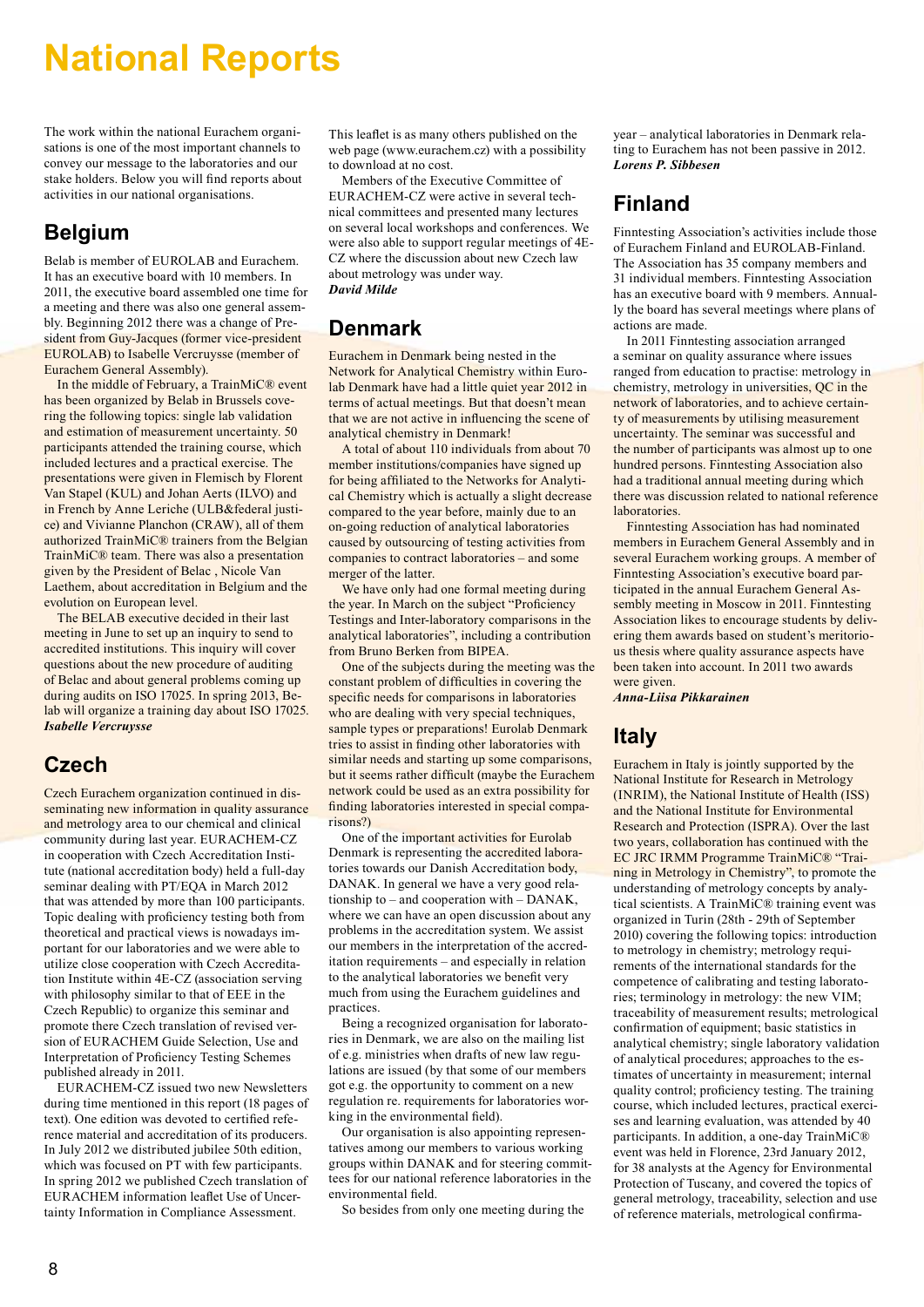tion of equipment in the analytical laboratory, including examples of basic equipment (pipettes, thermometers and balances) and analytical instruments, such as ionic chromatographers and inductively coupled plasma mass spectrometers. The Italian TrainMiC® team also contributed to the second volume of the series "Practical examples on Traceability, Measurement Uncertainty and Validation in Chemistry" (EUR24688 EN - 2011), now available on-line, with a worked example demonstrating how to establish traceability, set requirements for the validation of a test method, and determine analytical performances and measurement uncertainty for the determination of vitamins A and E in human serum.

The Working Group on "Metrology and Education", chaired by INRIM, with the aim to collate information on the different activities carried out in Italy and to constitute a horizontal platform on this topic, met again on the occasion of the symposium "Metrologia & Qualità" (Turin, 13th-15th April 2011) and organised a session on this topic. Various contributions were presented, including one from the Italian Train-MiC® team, a report of collaborative activities with third world countries, and a presentation from a school teacher, highlighting the need for teacher training in metrology. An event linking metrology to important aspects of everyday life has been organized by INRIM and will take place in Turin, on 11th June 2012. The Seminar "Bio-monitoring of pollutants (heavy metals and dioxins) in body fluids", by the Italian epidemiologist Liliana Cori, will cover pre- and postanalytical aspects of surveys of human exposure to pollutants, monitored by means of analyses of blood and human milk samples.

The new Eurachem Guide "Terminology in Analytical Measurement" was promoted via an announcement, including the link to the Eurachem website for downloading it, distributed via email and also published on relevant websites, e.g. the website of the National Reference Laboratory for Heavy Metals in Food. The translation of the guide in Italian is in progress. Eurachem events, such as Eurachem Workshops, were also promoted through distribution of the available information. EURACHEM Italy contributes to the Eurachem WGs: Education&Training, Proficiency Testing and Validation and to the joint EA-EUROLAB-Eurachem WG Proficiency Testing and Accreditation. *Marina Patriarca & Enzo Ferrara*

#### **The Netherlands**

The main activity of the Dutch Section of Eurachem is the organization of a yearly symposium. The organization is carried out by the members of the Steering Committee.

In 2011, no symposium was organized due to lack of a subject that would attract a substantial number of participants. The next symposium is envisaged for 2013. *Rob Ritsema*

#### **Poland**

There are 75 member laboratories in the Eurachem-PL, Section of Polish Chemical Laboratories in Club of Polish Testing Laboratories POLLAB. Since 10.12.2009 Eurachem-PL has been lead by Andrzej Brzyski (chair), Kinga Makuła (vice-chair), and the section secretariat based in the Military Institute of Armament

Technology in Zielonka, near Warsaw.

The section was established in 1992 as POL-LAB-CHEM, one of sections of the Club of Polish Testing Laboratories POLLAB (recently the full member of EUROLAB). Polish delegates have been participating in Eurachem meetings and GAs, as well as have been working with Eurachem WGs - PT, E&T, MU&T.

Important tasks of the section in general consist of promoting ideas concerning the quality of chemical measurements and materials characteristics as well as distributing any information that member laboratories are interested in. Therefore, several Eurachem guides and other similar documents have been translated into Polish by the section members. The last translations are listed below:

- 1) Internal Quality Control. Handbook for Chemical Laboratories, NORDTEST TR 569, ed. 2006 [Podręcznik wewnętrznej kontroli jako- ści. Biuletyn Informacyjny nr 1/46/2006], distributed in 2007.
- 2) Measurement Uncertainty Revisited. Alternative Approaches to Uncertainty Evaluation, EUROLAB Technical Report TR 1/2007 [Nie pewność pomiaru raz jeszcze: Różne podejścia do szacowania niepewności. Biuletyn Infor macyjny nr 1/48/2007].

Members of the section are involved in organization of, and participate in, the symposia organized every year by POLLAB. The subject for 2011 XVII POLLAB Symposium was ..Technical requirements – part III Validation" that drew attention of about 430 participants (in 2 rounds). There are also special section meetings, at least one per year, with lectures on selected subjects. In 2011 there were two meetings, where participants discussed about accreditation requirements, practical activities in laboratories and about measurement uncertainty & traceability. Recent action of the POLLAB-CHEM / Eurachem-PL section, i.e. inducing, promoting, and leading the organization of ILC/PT programs, according to the new agreement between POLLAB and the Polish Centre for Accreditation. The part of laboratories participated in two programs, who started and completed in 2011. In 2012 Eurachem-PL intend to continue present policy to support laboratories. Their members will attend in Symposium POLLAB, section meetings and new ILC/PT programs. *Andrzej Brzyski*

### **Portugal**

The activities of Eurachem Portugal in 2011 had their highest visibility through the active participation in the Eurachem/CITAC Working Group on "Measurement Uncertainty and Traceability" and the successful organisation of the Eurachem/ CITAC Workshop on "Recent Developments in Measurement Uncertainty" held in Lisbon on 6 and 7 June 2011. This event was organized by the Faculty of Sciences of the University of Lisbon and the Portuguese Association of Accredited Laboratories (RELACRE). The 86 participants, from 26 countries, of the workshop presented seven invited lectures, eleven oral communications and 29 posters. The book of abstracts, some communication from participants and the report of breakout sessions are available in the Eurachem and workshop (http://eurachem2011. fc.ul.pt) websites. The Journal of Accreditation and Quality Assurance (ACQUAL) published

a topical issue with 12 papers from works presented in the workshop (Volume 17, Number 2, April 2012). In June 2011, Olivier Pellegrino joined the "Eurachem/CITAC Working Group on "Measurement Uncertainty and Traceability". Concurrently to these activities, Eurachem actions and guidance were disseminated in research publications, in presentations at scientific events, in academic courses at national and international levels, in postgraduate training courses at national and international levels and in a workshop on metrology, "4º Encontro Nacional da SPMet", organised by the Portuguese Society of Metrology, held in Oeiras in November 2011. *Ricardo Bettencourt da Silva*

#### **Romania**

Eurachem Romania Association developed its policy to support various laboratories enlarging its participation to different actions organized either by Eurachem Romania, either by universities (such as University of Bucharest, Politehnica University of Bucharest, Transylvania University of Brasov, Ovidius University of Constanta, University Babes Bolyai Cluj Napoca), from research institutes (INCDSB, ICECHIM, IMT, INMR), or from national and local agencies for public health, water and air quality control and environmental monitoring.

The main activity was the organization of the annual symposium, which became a tradition for Eurachem Romanian Association.

Supported by its active members from the universities teaching staff, specialists, researchers and practitioners from specialized and accredited laboratories, Eurachem Romania Association fulfilled in 2011 the followings:

- National Workshop "Quality Assurance Measurements"
- The 10th Annual Forum "Quality Assurance Measurements", May 2011
- The National General Assembly of Eurachem Romania
- Issue of the national publication of Eurachem Informative Bulletin no.15, April 2011, ISSN 1582-9057 (28 pages) with papers related to the practical use of the reference materials in the analytical laboratory the general and sta- tistical principles of certification.
- Updating the web site www.eurachem.ro in order to assure a constant and dynamic information of our collaborators.

In 2011, the subject of the National Annual Forum was related to the procedures to be applied to establish the quality and performance characteristics of measurement methods in the analytical laboratory. It was organized on 27th – 28th May 2011 at the University Babes-Bolyai, Cluj Napoca. The Forum was attended by 83 participants from universities, research institutes, laboratories and various economical units. Four lectures were presented focusing on the EA 4/10 Guide, Use of the reference materials – advantages and disadvantages, uncertainty estimation, automated titration systems to be used for environment and food determinations. Also, there were presented other 7 short communications focusing on performance characteristics of measurement methods, measurements quality, data security management, which were followed by discussions and significant comments from the participants.

On the occasion of the X-th National Forum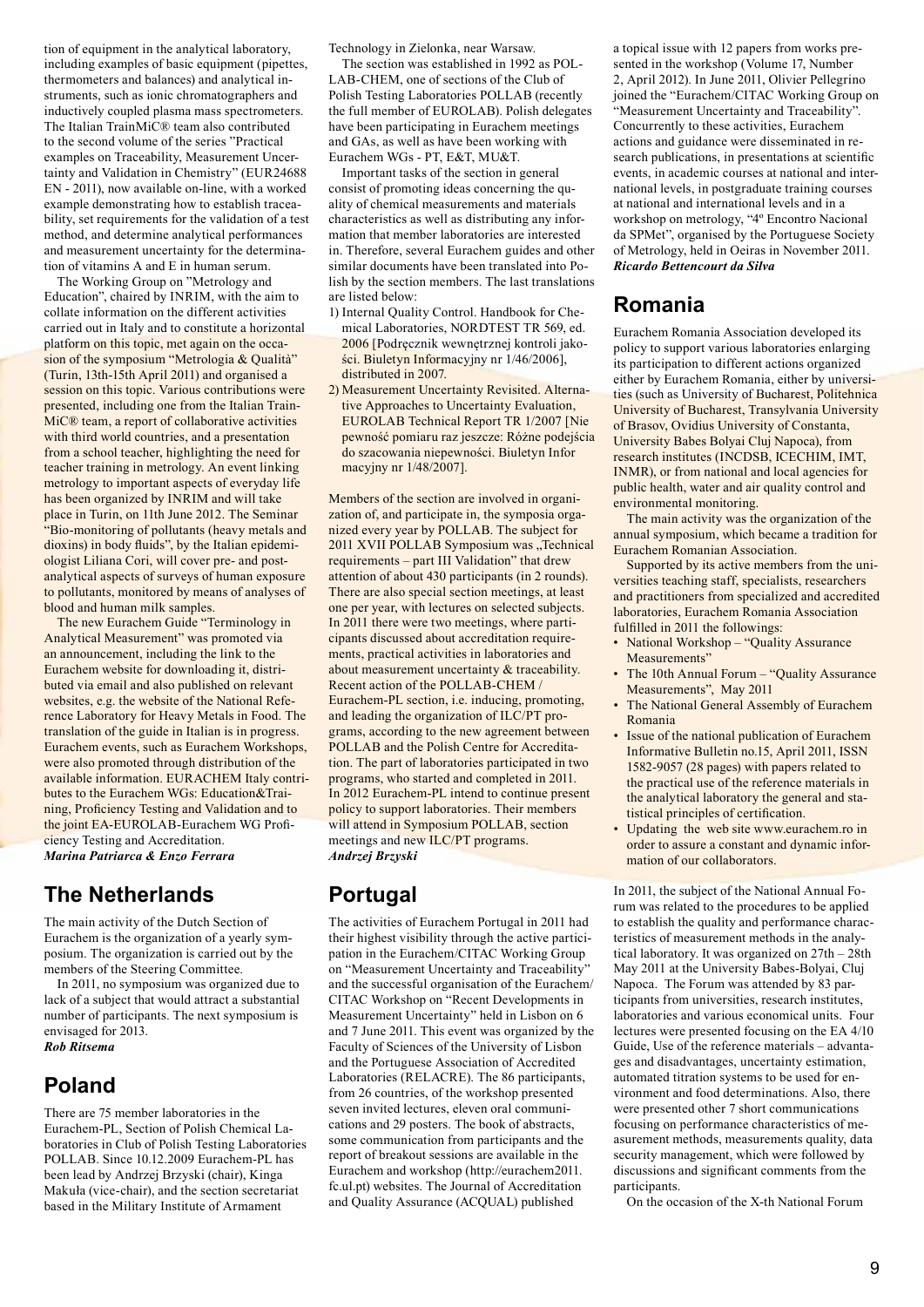it was also organized the General Assembly of Eurachem Romania Association. It was presented the activity of the national association for the previous year. Also, networking activities took place and the presentation of two important research projects funded by EU was done. *Eugenia Eftimie Totu*

#### **Russia**

Last year 2011 has been proclaimed as the International Year of Chemistry (IYC) by the 63rd General Assembly of the United Nations (UN), under the motto «Chemistry — our life, our future». As part of the IYC, a number of activities on international and national scale were performed. Events commemorating the award of the Nobel Prize in chemistry to Maria Sklodowska Curie 100 years ago and highlighting the role of women in science were organized. 2011 also marks the 100th anniversary of the founding of the International Association of Chemical Societies. This year was particularly significant for Russia, since was noted the 300- anniversary of eminent Russian scientist Michael V. Lomonosov. The main event of anniversary year became XIX Mendeleyev Congress on General and Applied Chemistry which were held on 25–30 September, 2011 in Volgograd. Traditionally the topics of the scientific program of the Mendeleev Congresses covered the main directions of chemical science, technology, industry and chemical education. These issues were discussed at the Congress as well through plenary and oral sessions, satellite symposia and round table discussions. The program of the Congress included exhibitions of chemical facilities, equipment, technological developments and chemistry literature. Conference proceedings are represented on the http://www.mendeleev2011.vstu.ru/.

In September 2011 the special release of the journal «Мeasurement Technique» was dedicated to the IYC and to the measurements. The journal Measurement Technique is a translation of the peer reviewed Russian journals: Izmeritel'naya Tekhnika and selected articles from Metrologiya. (www.springer.com/11018). Topics of the digest articles were the calibration and measuring possibilities in Russia, the solution of the complex measuring problems, which accompany the analytical control of nano objects and explosives, the metrological assurance of advanced materials analysis, etc.

Period 2011-2012 became revolutionary in Russia in the context of cardinal reforming of accreditation system. In development of the Russian President Decree the Joint accreditation body– Federal Accreditation Service (Rosaccreditazia) was created. One of main principles of this system is «creation of conditions for a mutual recognition of results of conformity estimation by member states the Customs Union within the limits of the Eurasian economic community, and also by the states – the basic trading partners of the Russian Federation». All previous accreditation systems, including accreditation system of analytical laboratories, are integrated into united national system of accreditation. It is necessary to notice, that only in Russian accreditation system of analytical laboratories more than 8 000 laboratories are accredited. At new system requirements of standard ISO/IEC 17011:2004 and other standards of group 17000 are considered. Especially careful attention is given to formation of accreditation system in the field of traceability

of measurements results. Work on an adoption of law of the Russian Federation «About accreditation» also comes to the end. It will be final step of working out of national accreditation system in Russia. Accreditation system adjusts and harmonization with the international normative is the important clause for development of a referential laboratories network of Russia. It is supposed to put in a network basis so-called «the superiority centres» or «the centre of collective using the scientific equipment». Such centres in Russia are more than 100. Their big part is equipped by the first-rate analytical equipment, professional staff, has wide experience of work, the international and national accreditation, and is recognized at Federal level.

In development of the agreement reached on General Assembly 2011 in Moscow, in the spring of 2012 translation of the Guide «Terminology in Analytical Chemistry» to international dictionary VIM 3 was issued. The translation is executed by joint efforts of experts in analytical and clinical diagnostics. The presentation has taken place within the traditional annual exhibition of Analytica Expo-2012.

*Vasilisa Baranovskaya*

## **Slovenia**

Eurachem Slovenia is one of the sections of Slovenian Chemical Society (http://chem-soc.si/en/ skd/sekcija-eurachem-slovenija/). In 2011, members of Eurachem Slovenia prepared translation of part of harmonised TrainMiC®

- material (www.trainmic.org), namely: • Interlaboratory comparisons
- Selection and use of reference materials
- Sampling as a part of measurement procedure

The translation was published by the European Commission and is freely available at http:// bookshop.europa.eu/en/trainmic-presentationstranslated-in-slovenian-pbLANA24867/. Apart from the above translation, we have been also active within two Eurachem working groups i.e. »Training and Education« and »Proficiency testing« and attended the General assembly. There is a tradition to publish annual reports of all sections of the Slovenian Chemical Society in Acta Chimica Slovenica (http://acta.chem-soc.si/). *Nineta Majcen* 

#### **Ukraine**

The book "Metrology in Physico-Chemical Measurements" was published in 2011 in St. Petersburg, Russia, ed. by L. Konopelko (D.I. Mendeleev Institute for Metrology (VNIIM), Russia), and M. Rozhnov (Ukrmetrteststandart, Ukraine). The monograph was prepared by Ukrainian and Russian metrologists and covers the topics of traceability, measurement standards, reference materials, quality assurance, proficiency testing, standard reference data, international cooperation etc. The book is published in Russian language, 580 pages, ISBN 978-5-9902987-1-2.

In 2011-2012 our representatives took part in series of workshops, mostly devoted to natural gas issues, and presented reports concerning problems of traceability, calibration, proper use of reference materials, and proficiency testing in the area of natural gas analysis. *Mykhaylo Rozhnov*

## **United Kingdom**

AMC Technical Briefs is a series of short notes published in the journal Analytical Methods by the Analytical Division of the UK Royal Society of Chemistry. They focus on important issues in analytical science that seem to be neglected or misunderstood and are excellent material for continuing professional development. Recent issues have covered 'Quality in contracted-out analysis', 'Dark uncertainty', 'Bayesian statistics in action', 'Quality control of sampling', 'Robust regression' and 'Sporadic blunders'. More details and free downloads from www.rsc.org/amc. *Steve Ellison*

## **News**

### **New Edition of the Eurachem/CITAC Uncertainty Guide**

The Eurachem Measurement Uncertainty and Traceability Working Group is pleased to announce the publication of the Third Edition of the Eurachem/CITAC Guide "Quantifying Uncertainty in Analytical Measurement".

The Second edition provided for the use of validation and related data in the construction of uncertainty estimates in full compliance with the formal ISO Guide principles set out in the ISO Guide to the Expression of Uncertainty in measurement. The approach is also consistent with the requirements of ISO/IEC 17025:2005. The new version is closely consistent with the Second edition, but adds new material on

- Expression of uncertainty near zero
- Monte Carlo methods for uncertainty evaluation
- Use of proficiency testing data



#### **Revised Eurachem Guide on 'Accreditation for Microbiological Laboratories' EA-4/10**

Regarding the joint EA and Eurachem guide on Accreditation for Microbiological Laboratories (also EA-4/10) the EA Laboratory Commit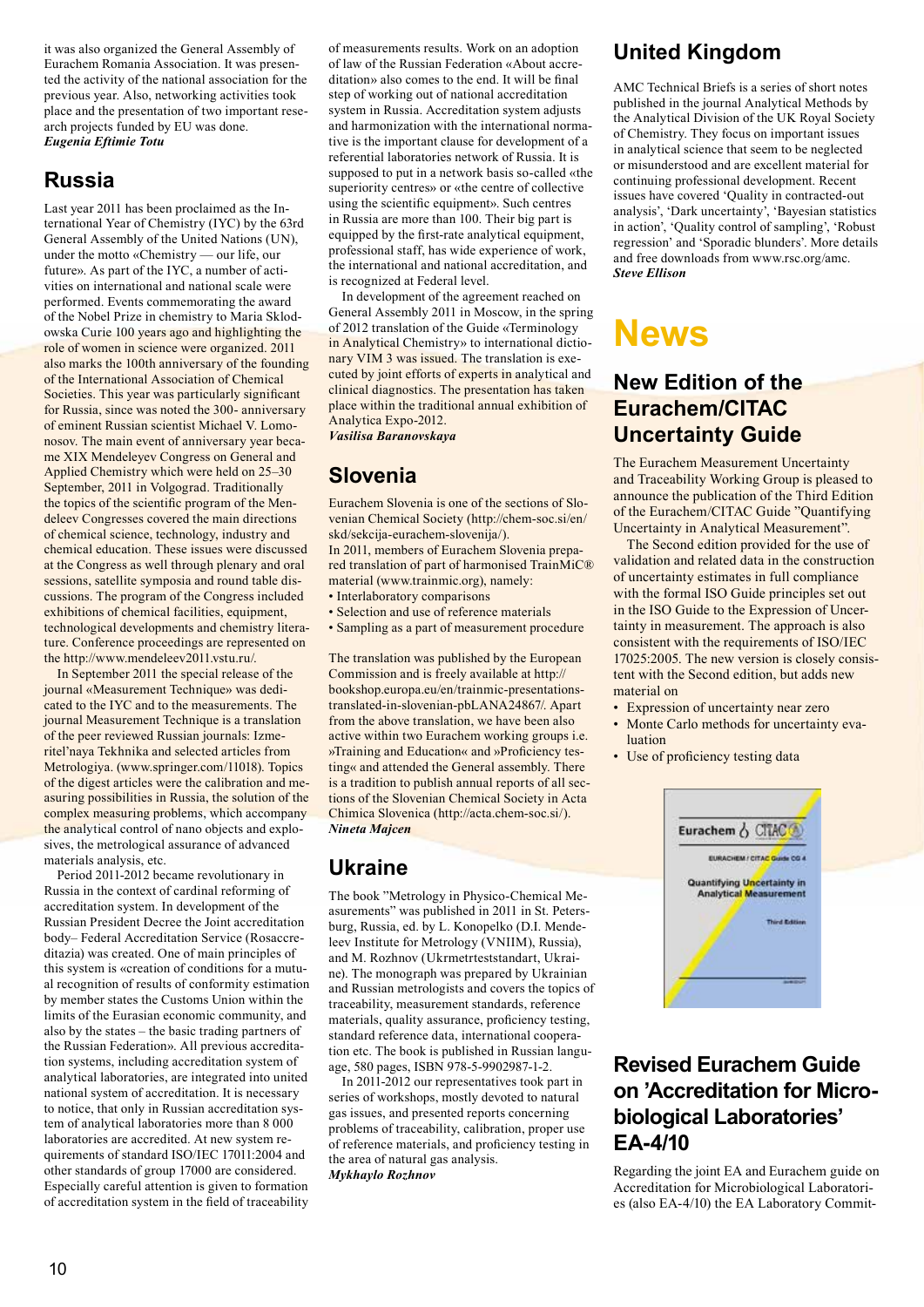tee (LC) proposed 2.5 years ago 1) a revision of the guide 2) that Eurachem shall have the ownership of the guide. This proposal was accepted by Eurachem.

 As a first step, accreditation bodies (ABs), provided feedback as to what should be changed in the guide and on behalf of Eurachem, a small group undertook to prepare a first revised draft which was distributed to Eurachem members for further consideration.

It was agreed that the existing document was, in principle, structurally very efficient and fit for the purpose, provided that a number of adjustments and improvements were made mainly to reflect developments since 2002, the year that the guide was first published. The approach taken was not to duplicate whatever is written in supplementing documents (mainly standards) but mostly to provide microbiological laboratories with all relevant updated information through appropriate links to such documents as ISO 7218 (general rules), ISO 19036 (uncertainty ) and ISO/FDIS (uncertainty based on validation and QC data). At present, the working group is in the process of incorporating additional comments and considerations submitted by ABs and is expected to submit a final draft that will be sent out for voting at the beginning of 2013.

#### *Mary Eleftheriadou*

Coordinator of the ad hoc Working Group Email: M.Eleftheriadou@euc.ac.cy

#### **Eurachem Supported Surveys on the Users' Opinion on VIM and GUM**

VIM, the "International vocabulary of metrology—Basic and general concepts and associated terms", and GUM, the "Guide to the expression of uncertainty in measurement," are important documents for all those involved in measurements. The widespread application of these documents in various different disciplines makes the direct involvement of the users desirable in order to learn from their experience and about their needs. To this end, the Joint Committees for Guides in Metrology, JCGM, in which the eight signatory institutions BIPM, IEC, IFCC, ILAC, ISO, IUPAC, IUPAP, and OIML are represented, initiated surveys of these documents. Eurachem has invited its members to submit their opinions and make their voices heard. A collated summary of responses was sent to all those who



replied to the questionnaires. Some highlights of the outcome of the VIM survey are presented here.

About 255 people answered the survey on VIM, of which 38% were metrologists and 25% scientists. The three main fields of expertise for the respondents were physics (28%), technology (25%) and chemistry (24%). Most of the respondents stated they know the VIM well (39%) or well enough for their needs (29%), whereas others declared scarce (13%) or no (9%) knowledge of the document. The large majority (72-75%) of the about 200 respondents to these questions felt that the VIM's scope is appropriate and that the document is written at an appropriate level. About 30% of the participants expressed the view that concepts related to technical aspects of measuring instruments should be expanded. About 50% of the respondents expressed a positive opinion on the substantial changes of the definitions of measurement, measurand, measurement result, measurement uncertainty and calibration, but about 30% of them stated they did not know enough to have an opinion. Substantial percentage of the participants approved the introduction of new concepts, such as measurement trueness (44%), measurement precision (53%) and definitional uncertainty (42%) in the VIM, whereas about 25% did not have an opinion. The results of the survey seem to support the EURACHEM views that the VIM is useful and necessary for analysts, but still poorly known and understood. The EURACHEM Guide "Terminology in Analytical Measurement" can help analytical scientists, practitioners and teachers to make the most of the VIM.

*Marina Patriarca* 

#### **ISO Standard for Evaluation of Measurement Uncertainty based on Quality Control and Validation data**

The standard ISO 11352 Water quality — Estimation of measurement uncertainty based on validation and quality control data (2012) specifies a set of procedures to enable laboratories to estimate the measurement uncertainty of their results, using an approach based on quality control results and validation data. The Nordtest guide TR 537 [www.nordtest. info] and the Dutch NEN 7779 have been used as the main basis for developing this International Standard. The procedure combines a precision estimate and the uncertainty associated with the bias into one uncertainty measure. The sources of data for this approach are method validation and quality control. The approach specified in this International Standard enables an appropriate coverage of most of the sources of variation observed during routine use of an analytical method. The scope is water analysis but the approach is general and can be adapted to other analysis. *Bertil Magnusson*

#### **World Metrology Day 20 May**

World Metrology Day celebrates the signature by representatives of seventeen nations of the Metre Convention on 20 May 1875. The Convention set the framework for global collaboration in the science of measurement and in its industrial, commercial and societal application. The original aim of the Metre Convention - the worldwide uniformity of measurement - remains as important today as it was in 1875.

## **Reviews**

Here Eurachem members can present important issues within Eurachem's field of interest. The views presented here are those of the authors and do not reflect Eurachem policy.

#### **MUkit – Measurement Uncertainty Estimation Software based on the Nordtest Approach**

SYKE, the Finnish Environment Institute has recently published a new easy-to-use software tool called MUkit (Measurement Uncertainty kit) for measurement uncertainty calculation. Software is based on the guidance presented in NORDTEST Technical Report 537, where the combined measurement uncertainty is broken down into two main components—the within-laboratory reproducibility (intermediate precision) sRw and the uncertainty due to possible laboratory bias u(bias). Both of these can be conveniently estimated from validation and quality control data.

 Almost 10 years after the initial publication of this popular guide, the first software package is finally available for supporting routine laboratories in measurement uncertainty evaluation. The reports from the software give a detailed description of the calculations with all input data and all the calculations including formulas. The software has been published as freeware with the source code included. The software can be downloaded from the SYKE ENVICAL website. Software features are described also in a recently published article Näykki T, Virtanen A, Leito I, Software support for the Nordtest method of measurement uncertainty evaluation. Accred Qual Assur (2012) 17:603-612

*Teemu Näykki*